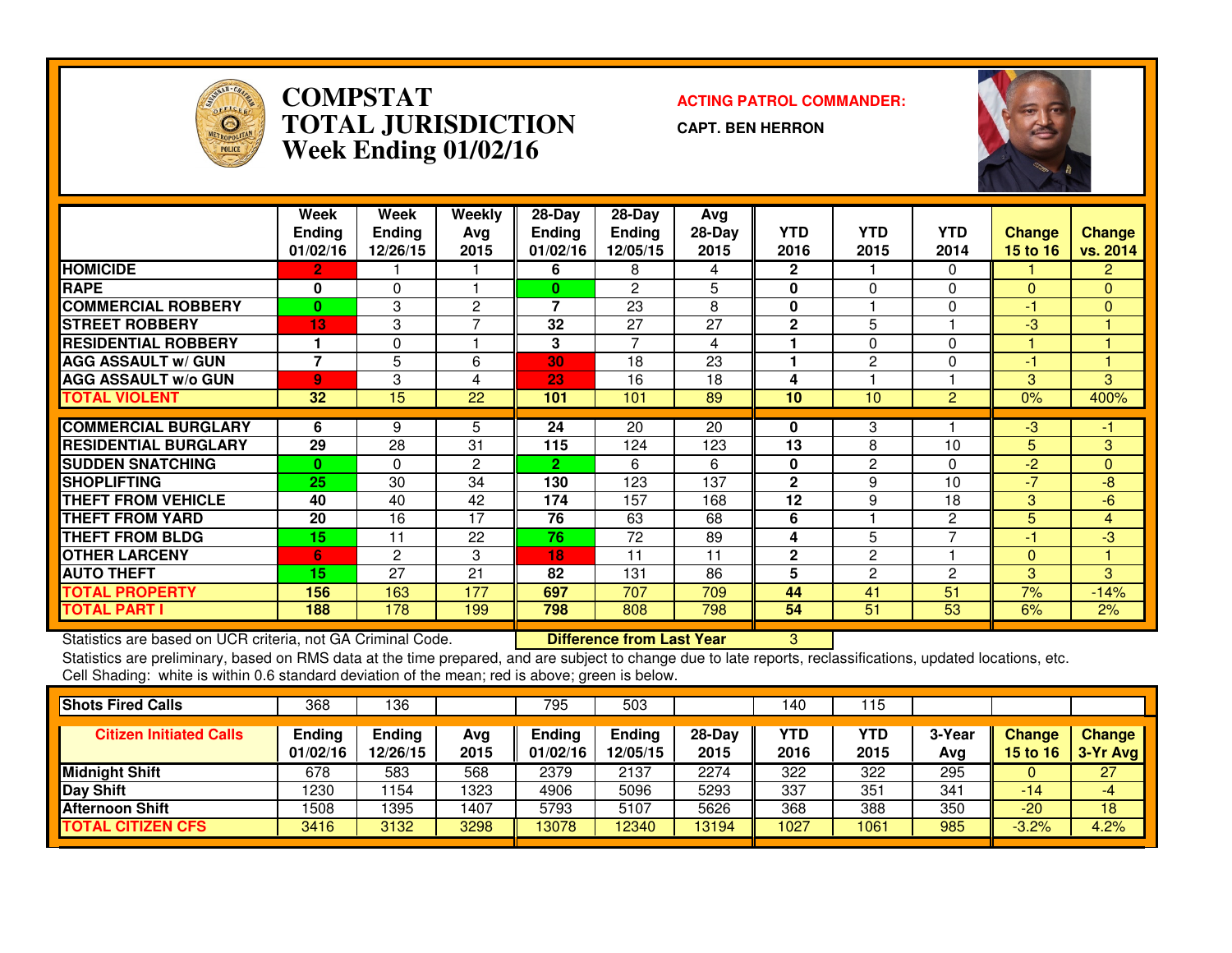

### **COMPSTAT PRECINCT COMMANDER: WEST CHATHAM PRECINCTWeek Ending 01/02/16**

**CAPT. CARL RAMEY**



|                             | Week           | Week           | <b>Weekly</b>  | $28 - Day$     | $28 - Day$     | Avg            |                |              |                |                |                |
|-----------------------------|----------------|----------------|----------------|----------------|----------------|----------------|----------------|--------------|----------------|----------------|----------------|
|                             | <b>Ending</b>  | Ending         | Avg            | <b>Ending</b>  | Ending         | $28-Day$       | <b>YTD</b>     | <b>YTD</b>   | <b>YTD</b>     | <b>Change</b>  | <b>Change</b>  |
|                             | 01/02/16       | 12/26/15       | 2015           | 01/02/16       | 12/05/15       | 2015           | 2016           | 2015         | 2014           | 15 to 16       | vs. 2014       |
| <b>HOMICIDE</b>             | 0              | 0              | $\mathbf 0$    | 0              | 0              | 0              | $\mathbf 0$    | $\Omega$     | $\Omega$       | $\mathbf{0}$   | $\mathbf{0}$   |
| <b>RAPE</b>                 | 0              | $\Omega$       | $\Omega$       | 0              |                |                | $\mathbf 0$    | $\Omega$     | $\Omega$       | $\mathbf{0}$   | $\Omega$       |
| <b>COMMERCIAL ROBBERY</b>   | 0              |                | $\Omega$       | $\mathbf{2}$   |                |                | $\mathbf{0}$   | $\Omega$     | $\Omega$       | $\Omega$       | $\mathbf{0}$   |
| <b>STREET ROBBERY</b>       | $\overline{2}$ | 0              |                | $\mathbf 2$    | 2              | 2              | $\mathbf 0$    |              | 0              | $-1$           | $\mathbf{0}$   |
| <b>RESIDENTIAL ROBBERY</b>  | 1              | 0              | $\Omega$       | $\overline{2}$ |                |                |                | 0            | 0              |                |                |
| <b>AGG ASSAULT w/ GUN</b>   |                | $\Omega$       |                | $\mathbf 2$    | $\overline{c}$ | $\overline{c}$ | $\mathbf 0$    | 0            | $\Omega$       | $\Omega$       | $\mathbf{0}$   |
| <b>AGG ASSAULT w/o GUN</b>  |                | 0              |                | 3              | 0              | 3              | $\mathbf 0$    | 0            | 0              | $\Omega$       | $\Omega$       |
| <b>TOTAL VIOLENT</b>        | 5              |                | 3              | 11             | $\overline{7}$ | 11             |                |              | $\mathbf{0}$   | 0%             | N/A            |
| <b>COMMERCIAL BURGLARY</b>  | $\mathbf{2}$   | 3              | $\overline{2}$ | 10             | 9              | 6              | 0              | 3            | 0              | -3             | $\mathbf{0}$   |
| <b>RESIDENTIAL BURGLARY</b> | 3              | 6              | $\overline{7}$ | 27             | 36             | 27             | $\overline{2}$ | $\mathbf{2}$ | 2              | $\Omega$       | $\mathbf{0}$   |
| <b>SUDDEN SNATCHING</b>     | $\mathbf{0}$   | $\Omega$       | $\Omega$       | 0              | $\Omega$       | 0              | $\mathbf{0}$   | $\Omega$     | $\Omega$       | $\Omega$       | $\mathbf{0}$   |
| <b>SHOPLIFTING</b>          | 5              | 2              | 4              | 15             | 18             | 16             | 0              | $\mathbf{2}$ | $\overline{2}$ | $-2$           | $-2$           |
| <b>THEFT FROM VEHICLE</b>   | 15             | 8              | 8              | 46             | 50             | 32             | $\overline{7}$ | $\mathbf{2}$ | $\overline{2}$ | 5              | 5              |
| <b>THEFT FROM YARD</b>      | 5              | 3              | 3              | 20             | 14             | 13             | 3              |              |                | $\overline{2}$ | $\overline{2}$ |
| <b>THEFT FROM BLDG</b>      | $\overline{2}$ | $\overline{2}$ | 4              | 14             | 13             | 16             | ٠              | $\Omega$     | 2              |                | $-1$           |
| <b>OTHER LARCENY</b>        | $\overline{2}$ | $\Omega$       |                | 3              | 3              | $\overline{2}$ | $\mathbf{0}$   |              |                | $-1$           | $-1$           |
| <b>AUTO THEFT</b>           | $\overline{2}$ | 10             | 5              | 23             | 51             | 20             |                | $\Omega$     |                |                | $\mathbf{0}$   |
| <b>TOTAL PROPERTY</b>       | 36             | 34             | 33             | 158            | 194            | 132            | 14             | 11           | 11             | 27%            | 27%            |
| <b>TOTAL PART I</b>         | 41             | 35             | 36             | 169            | 201            | 143            | 15             | 12           | 11             | 25%            | 36%            |

Statistics are based on UCR criteria, not GA Criminal Code. **Difference from Last Year** 

Statistics are based on UCR criteria, not GA Criminal Code. **Difference from Last Year Schoof Action** Statistics are preliminary, based on RMS data at the time prepared, and are subject to change due to late reports, recla Cell Shading: white is within 0.6 standard deviation of the mean; red is above; green is below.

| <b>Shots Fired Calls</b>       | 37                                | 18                         |                       | 90                                    | 66                                    |                         | 13          | 10                 |                             |                           |                           |
|--------------------------------|-----------------------------------|----------------------------|-----------------------|---------------------------------------|---------------------------------------|-------------------------|-------------|--------------------|-----------------------------|---------------------------|---------------------------|
| <b>Citizen Initiated Calls</b> | Week<br><b>Ending</b><br>01/02/16 | Week<br>Ending<br>12/26/15 | Weekly<br>Avg<br>2015 | $28-Day$<br><b>Ending</b><br>01/02/16 | $28-Day$<br><b>Ending</b><br>12/05/15 | Avg<br>$28-Day$<br>2015 | YTD<br>2016 | <b>YTD</b><br>2015 | <b>YTD</b><br>3-Year<br>Avg | Change<br><b>15 to 16</b> | <b>Change</b><br>3-Yr Avg |
| <b>Midnight Shift</b>          | 135                               | 13                         | 114                   | 490                                   | 449                                   | 455                     | 59          | 65                 | 56                          | -6                        | 3                         |
| <b>Day Shift</b>               | 275                               | 272                        | 282                   | 1096                                  | 196                                   | 1127                    | 78          | 72                 | 68                          |                           | 10 <sup>°</sup>           |
| <b>Afternoon Shift</b>         | 298                               | 302                        | 294                   | 1211                                  | 146                                   | 1177                    | 75          | 85                 | 70                          | $-10$                     | 5                         |
| <b>TOTAL CITIZEN CFS</b>       | 708                               | 708                        | 690                   | 2797                                  | 2791                                  | 2758                    | 212         | 222                | 194                         | $-4.5%$                   | 9.3%                      |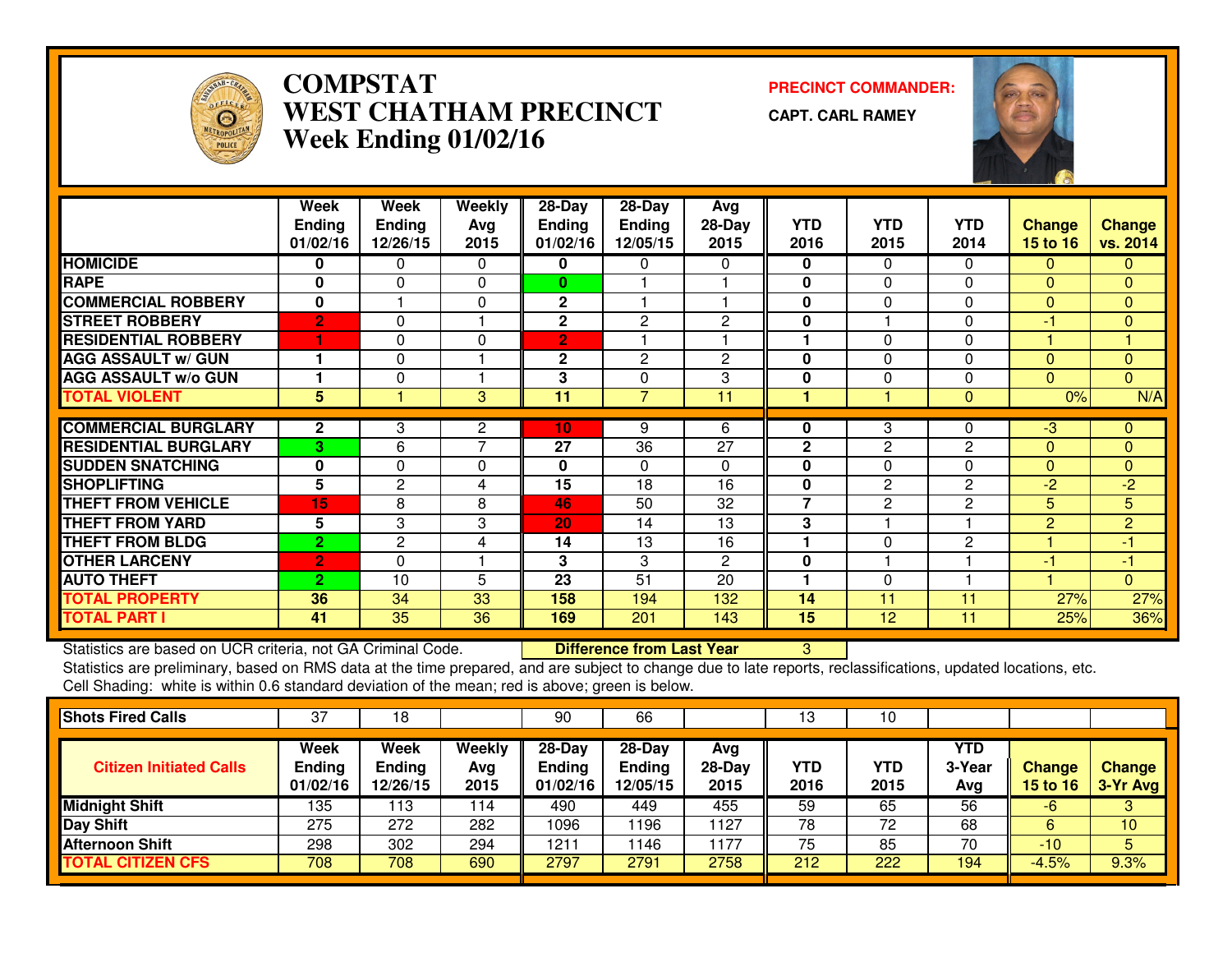

### **COMPSTAT ACTING PRECINCT COMMANDER: DOWNTOWN PRECINCTWeek Ending 01/02/16**

**LT. ANTHONY GALLO**



|                             | Week<br><b>Ending</b><br>01/02/16 | Week<br><b>Ending</b><br>12/26/15 | Weekly<br>Avg<br>2015 | 28-Day<br><b>Ending</b><br>01/02/16 | 28-Day<br><b>Ending</b><br>12/05/15 | Avg<br>$28-Day$<br>2015 | <b>YTD</b><br>2016 | <b>YTD</b><br>2015 | <b>YTD</b><br>2014 | <b>Change</b><br><b>15 to 16</b> | Change<br>vs. 2014   |
|-----------------------------|-----------------------------------|-----------------------------------|-----------------------|-------------------------------------|-------------------------------------|-------------------------|--------------------|--------------------|--------------------|----------------------------------|----------------------|
| <b>HOMICIDE</b>             |                                   | 0                                 | $\Omega$              |                                     | 2                                   |                         |                    | $\Omega$           | $\mathbf{0}$       |                                  |                      |
| <b>RAPE</b>                 | 0                                 | $\Omega$                          | 0                     | $\mathbf{0}$                        | $\Omega$                            |                         | 0                  | 0                  | $\Omega$           | $\Omega$                         | $\mathbf{0}$         |
| <b>COMMERCIAL ROBBERY</b>   | 0                                 |                                   | $\Omega$              |                                     | $\Omega$                            |                         | $\bf{0}$           |                    | $\Omega$           | -1                               | $\Omega$             |
| <b>STREET ROBBERY</b>       | 7                                 | $\Omega$                          | 2                     | 10                                  | 8                                   | 9                       | $\mathbf{2}$       |                    | 0                  |                                  | $\overline{2}$       |
| <b>RESIDENTIAL ROBBERY</b>  | 0                                 | $\Omega$                          | $\Omega$              | 0                                   |                                     |                         | 0                  | $\Omega$           | $\Omega$           | $\Omega$                         | $\mathbf{0}$         |
| <b>AGG ASSAULT w/ GUN</b>   | 4                                 |                                   |                       | 9 <sub>o</sub>                      | $\overline{c}$                      | 4                       |                    | 0                  | 0                  |                                  | $\blacktriangleleft$ |
| <b>AGG ASSAULT W/o GUN</b>  | $\overline{2}$                    |                                   |                       | 4                                   | 3                                   | 4                       | $\mathbf{2}$       | $\Omega$           | $\Omega$           | $\overline{2}$                   | $\overline{2}$       |
| <b>TOTAL VIOLENT</b>        | 14                                | 3                                 | 5                     | $\overline{25}$                     | 16                                  | $\overline{21}$         | 6                  | $\overline{2}$     | $\Omega$           | 200%                             | N/A                  |
|                             |                                   |                                   |                       |                                     |                                     |                         |                    |                    |                    |                                  |                      |
| <b>COMMERCIAL BURGLARY</b>  |                                   | 0                                 |                       |                                     |                                     | $\mathbf{2}$            | 0                  | 0                  | 0                  | $\mathbf{0}$                     | $\mathbf{0}$         |
| <b>RESIDENTIAL BURGLARY</b> | 4                                 | 4                                 | 3                     | 11                                  | 10                                  | 11                      | $\mathbf{2}$       | $\Omega$           | 0                  | $\overline{2}$                   | $\overline{2}$       |
| <b>SUDDEN SNATCHING</b>     | $\bf{0}$                          | $\Omega$                          |                       | $\bf{0}$                            |                                     | 3                       | 0                  | 2                  | $\Omega$           | $-2$                             | $\Omega$             |
| <b>SHOPLIFTING</b>          | 4                                 | 2                                 | 5                     | 8                                   | 6                                   | 19                      | $\mathbf{0}$       |                    | $\Omega$           | $-1$                             | $\mathbf{0}$         |
| <b>THEFT FROM VEHICLE</b>   | 11                                | 6                                 | 8                     | 43                                  | 27                                  | 32                      |                    | 3                  | $\overline{2}$     | $-2$                             | $-1$                 |
| <b>THEFT FROM YARD</b>      | 6                                 | 0                                 | 4                     | 13                                  | 16                                  | 17                      | 3                  | 0                  | 0                  | 3                                | 3                    |
| <b>THEFT FROM BLDG</b>      | 4                                 | 3                                 | 4                     | 20                                  | 21                                  | 18                      | $\bf{0}$           |                    | 2                  | $-1$                             | $-2$                 |
| <b>OTHER LARCENY</b>        | $\bf{0}$                          | $\Omega$                          | 0                     |                                     | $\overline{2}$                      | $\mathbf{2}$            | $\mathbf{0}$       | $\Omega$           | 0                  | $\Omega$                         | $\mathbf{0}$         |
| <b>AUTO THEFT</b>           | $\overline{2}$                    | 3                                 | 4                     | 10                                  | 24                                  | 16                      | 0                  |                    | 0                  | $-1$                             | $\Omega$             |
| <b>TOTAL PROPERTY</b>       | 29                                | 18                                | 30                    | 107                                 | 108                                 | 118                     | 6                  | 8                  | 4                  | $-25%$                           | 50%                  |
| <b>TOTAL PART I</b>         | 43                                | 21                                | 35                    | 132                                 | 124                                 | 139                     | 12                 | 10                 | 4                  | 20%                              | 200%                 |
|                             |                                   |                                   |                       |                                     |                                     |                         |                    |                    |                    |                                  |                      |

Statistics are based on UCR criteria, not GA Criminal Code.

**Difference from Last Year** 2 |

 Statistics are preliminary, based on RMS data at the time prepared, and are subject to change due to late reports, reclassifications, updated locations, etc.Cell Shading: white is within 0.6 standard deviation of the mean; red is above; green is below.

|                                   | 26                                |                       | 150                                     | 74                                    |                         | 27          | 15                 |                      |                           |                             |
|-----------------------------------|-----------------------------------|-----------------------|-----------------------------------------|---------------------------------------|-------------------------|-------------|--------------------|----------------------|---------------------------|-----------------------------|
| Week<br><b>Ending</b><br>01/02/16 | Week<br><b>Ending</b><br>12/26/15 | Weekly<br>Avg<br>2015 | $28 - Day$<br><b>Ending</b><br>01/02/16 | $28-Dav$<br><b>Ending</b><br>12/05/15 | Avg<br>$28-Day$<br>2015 | YTD<br>2016 | <b>YTD</b><br>2015 | YTD<br>3-Year<br>Avg | Change<br><b>15 to 16</b> | <b>Change</b><br>$3-Yr$ Avg |
| 163                               | 100                               | 121                   | 495                                     | 419                                   | 484                     | 76          | 58                 | -61                  | 18                        | 15                          |
| 217                               | 166                               | 233                   | 784                                     | 810                                   | 931                     | 53          | 58                 | 58                   | -5                        | -5                          |
| 257                               | 209                               | 252                   | 936                                     | 846                                   | 1010                    | 60          | 79                 | 61                   | $-19$                     | -                           |
| 637                               | 475                               | 606                   | 2215                                    | 2075                                  | 2425                    | 189         | 195                | 180                  | $-3.1%$                   | 5.2%                        |
|                                   |                                   |                       |                                         |                                       |                         |             |                    |                      |                           |                             |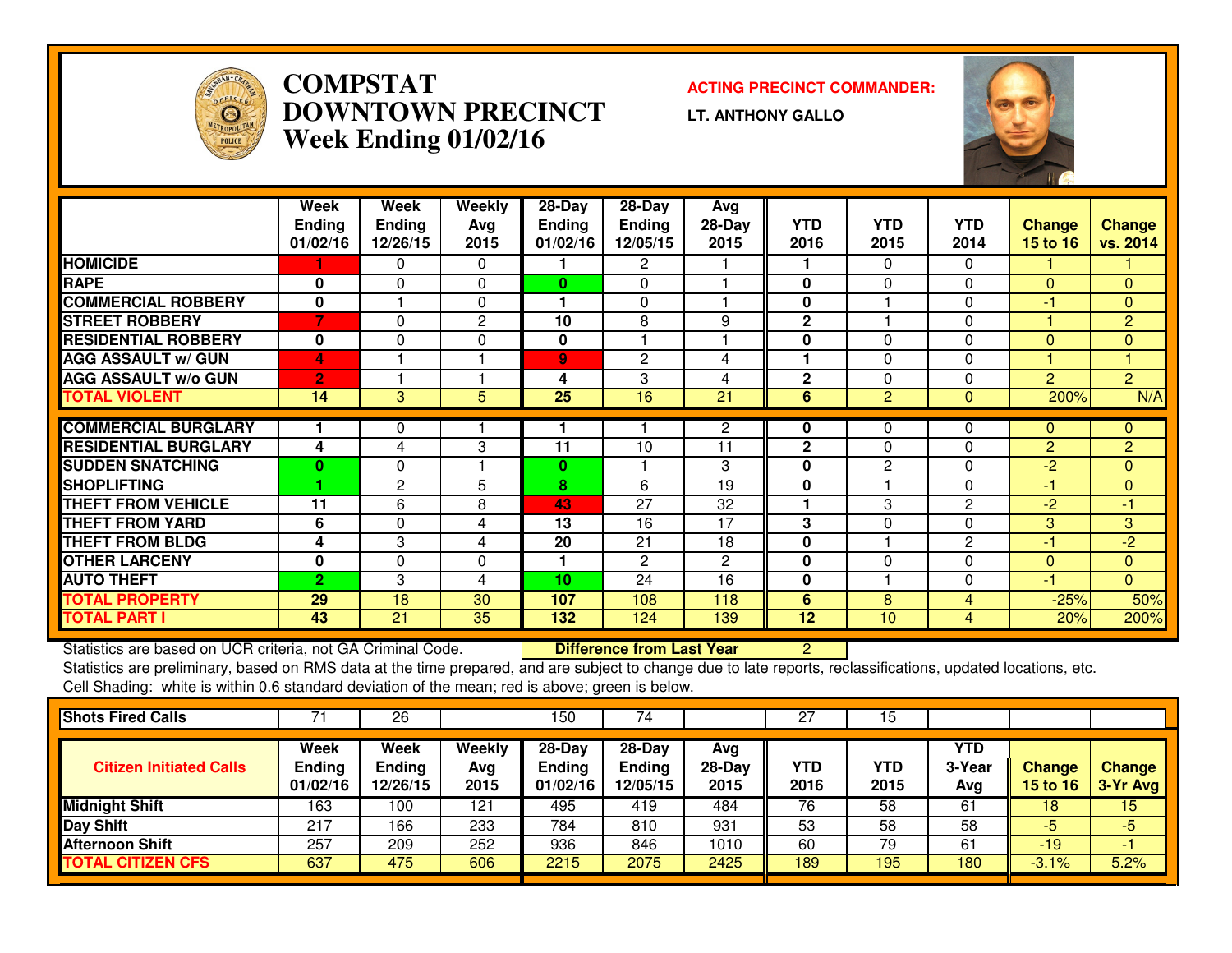

# **COMPSTAT PRECINCT COMMANDER: CENTRAL PRECINCT CAPT. DEVONN ADAMSWeek Ending 01/02/16**



|                             | Week           | Week          | <b>Weekly</b>  | 28-Day        | 28-Day         | Avg      |                |                |              |                |                |
|-----------------------------|----------------|---------------|----------------|---------------|----------------|----------|----------------|----------------|--------------|----------------|----------------|
|                             | <b>Ending</b>  | <b>Ending</b> | Avg            | <b>Ending</b> | Ending         | $28-Day$ | <b>YTD</b>     | <b>YTD</b>     | <b>YTD</b>   | <b>Change</b>  | <b>Change</b>  |
|                             | 01/02/16       | 12/26/15      | 2015           | 01/02/16      | 12/05/15       | 2015     | 2016           | 2015           | 2014         | 15 to 16       | vs. 2014       |
| <b>HOMICIDE</b>             |                |               | 0              | 4             | 3              |          |                | 0              | 0            |                |                |
| <b>RAPE</b>                 | 0              | $\Omega$      | 0              | 0             |                |          | 0              | $\Omega$       | $\Omega$     | $\Omega$       | $\mathbf{0}$   |
| <b>COMMERCIAL ROBBERY</b>   | 0              |               | $\Omega$       | 1             | 6              |          | 0              | 0              | $\Omega$     | $\Omega$       | $\mathbf{0}$   |
| <b>STREET ROBBERY</b>       | $\mathbf{2}$   | 2             | 2              | 13            | 9              | 8        | 0              | $\mathbf{2}$   | 0            | -2             | 0              |
| <b>RESIDENTIAL ROBBERY</b>  | 0              | 0             | $\Omega$       | $\bf{0}$      | 3              |          | 0              | 0              | 0            | $\Omega$       | $\mathbf{0}$   |
| <b>AGG ASSAULT w/ GUN</b>   | $\bf{0}$       | 4             | $\mathbf{2}$   | 11            | $\overline{7}$ | 8        | $\bf{0}$       | $\overline{2}$ | $\mathbf{0}$ | $-2$           | $\mathbf{0}$   |
| <b>AGG ASSAULT w/o GUN</b>  | 4              |               |                | 6             | 5              | 5        |                | 0              |              |                | $\overline{0}$ |
| <b>TOTAL VIOLENT</b>        | $\overline{7}$ | 9             | 6              | 35            | 34             | 25       | $\overline{2}$ | 4              |              | $-50%$         | 100%           |
|                             |                |               |                |               |                |          |                |                |              |                |                |
| <b>COMMERCIAL BURGLARY</b>  | $\mathbf{2}$   | 3             |                | 9             |                | 6        | 0              | 0              |              | 0              | -1             |
| <b>RESIDENTIAL BURGLARY</b> | 5.             | 5             | 8              | 23            | 30             | 31       | $\mathbf 2$    | 3              | 5            | $-1$           | $-3$           |
| <b>SUDDEN SNATCHING</b>     | $\mathbf 0$    | 0             | $\Omega$       | $\mathbf 2$   |                |          | $\mathbf 0$    | $\Omega$       | $\mathbf{0}$ | $\Omega$       | $\overline{0}$ |
| <b>SHOPLIFTING</b>          | $\mathbf{2}$   | 0             | $\overline{c}$ | 6             | 5              | 8        | 0              | 0              |              | $\Omega$       | $-1$           |
| <b>THEFT FROM VEHICLE</b>   | 3              | 6             | 11             | 22            | 34             | 43       | $\mathbf{0}$   | $\Omega$       | 5            | $\Omega$       | -5             |
| <b>THEFT FROM YARD</b>      | 5              | 7             | 4              | 23            | 15             | 16       | 0              | $\Omega$       |              | $\Omega$       | -1             |
| <b>THEFT FROM BLDG</b>      | $\overline{2}$ | 3             | 4              | 15            | 12             | 17       | м              | $\overline{2}$ | $\Omega$     | $-1$           |                |
| <b>OTHER LARCENY</b>        | 1              |               |                | 5             | 3              | 3        | $\mathbf{0}$   |                | $\mathbf{0}$ | $-1$           | $\Omega$       |
| <b>AUTO THEFT</b>           | 8              | 8             | 5              | 24            | 25             | 21       | 3              |                |              | $\overline{2}$ | $\overline{2}$ |
| <b>TOTAL PROPERTY</b>       | 28             | 33            | 36             | 129           | 132            | 146      | 6              | 7              | 14           | $-14%$         | $-57%$         |
| <b>TOTAL PART I</b>         | 35             | 42            | 43             | 164           | 166            | 171      | 8              | 11             | 15           | $-27%$         | $-47%$         |

Statistics are based on UCR criteria, not GA Criminal Code. **Difference from Last Year** 

Statistics are based on UCR criteria, not GA Criminal Code. **Difference from Last Year Schoff Particle (199** - 3<br>Statistics are preliminary, based on RMS data at the time prepared, and are subject to change due to late rep Cell Shading: white is within 0.6 standard deviation of the mean; red is above; green is below.

| <b>Shots Fired Calls</b>       | 128                               | 52                                |                       | 270                                   | 77،                                     |                         | 51          | 60          |                      |                           |                           |
|--------------------------------|-----------------------------------|-----------------------------------|-----------------------|---------------------------------------|-----------------------------------------|-------------------------|-------------|-------------|----------------------|---------------------------|---------------------------|
| <b>Citizen Initiated Calls</b> | Week<br><b>Ending</b><br>01/02/16 | Week<br><b>Ending</b><br>12/26/15 | Weekly<br>Avg<br>2015 | $28-Dav$<br><b>Ending</b><br>01/02/16 | $28 - Day$<br><b>Ending</b><br>12/05/15 | Avg<br>$28-Day$<br>2015 | YTD<br>2016 | YTD<br>2015 | YTD<br>3-Year<br>Avg | <b>Change</b><br>15 to 16 | <b>Change</b><br>3-Yr Avg |
| <b>Midnight Shift</b>          | 138                               | 141                               | 126                   | 514                                   | 487                                     | 503                     | 80          | 82          | 72                   | -2                        | 8                         |
| Day Shift                      | 246                               | 226                               | 271                   | 967                                   | 1044                                    | 1085                    | 66          | 89          | 62                   | $-23$                     | 4                         |
| <b>Afternoon Shift</b>         | 321                               | 298                               | 294                   | 1211                                  | 1091                                    | 1176                    | 79          | 73          | 73                   | 6                         | 6                         |
| <b>TOTAL CITIZEN CFS</b>       | 705                               | 665                               | 691                   | 2692                                  | 2622                                    | 2764                    | 225         | 244         | 207                  | $-7.8%$                   | 8.5%                      |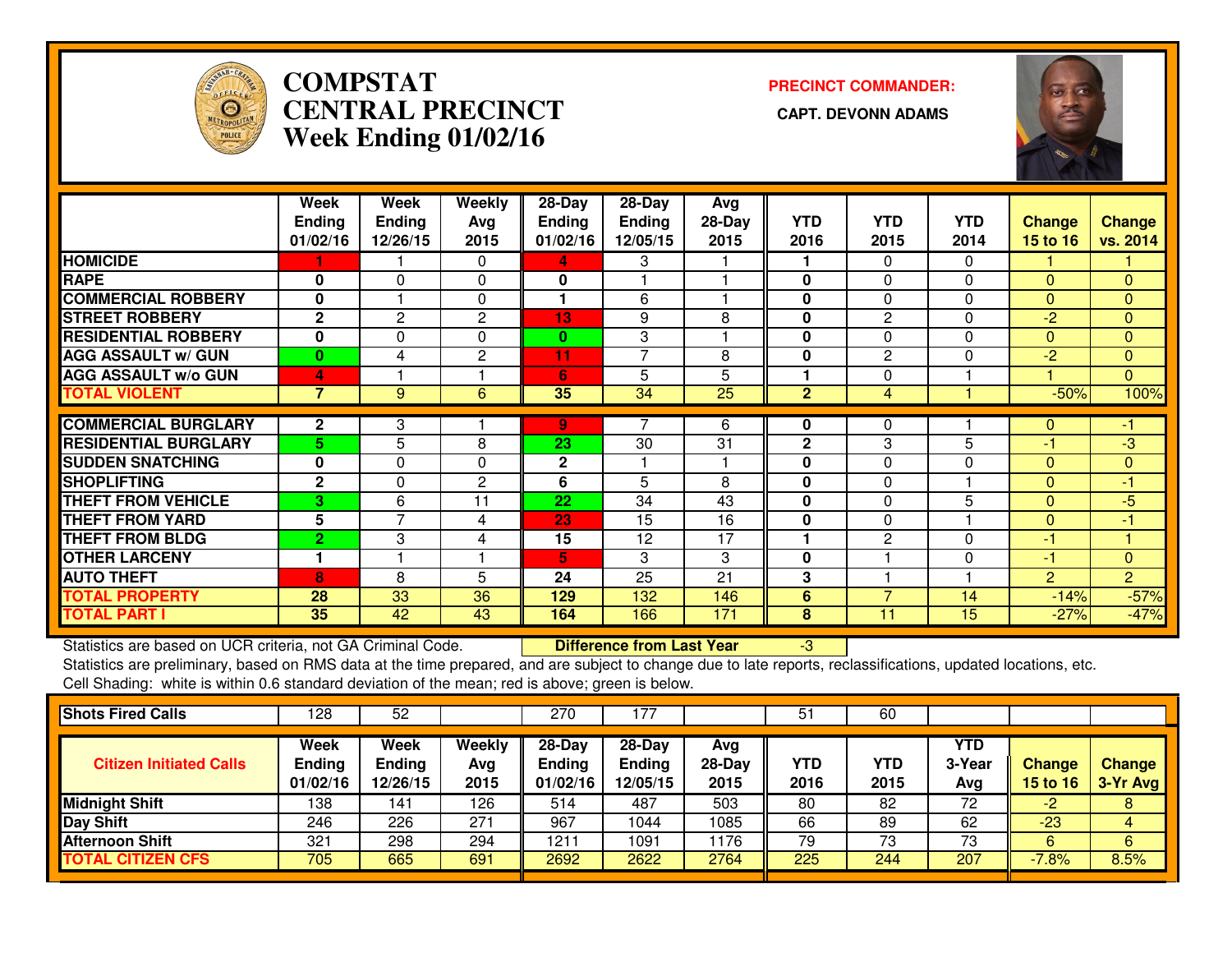

#### **COMPSTAT PRECINCT COMMANDER: SOUTHSIDE PRECINCT CAPT. TERRY SHOOPWeek Ending 01/02/16**



|                             | Week<br><b>Ending</b><br>01/02/16 | Week<br><b>Ending</b><br>12/26/15 | Weekly<br>Avg<br>2015 | $28 - Day$<br><b>Ending</b><br>01/02/16 | $28-Day$<br><b>Ending</b><br>12/05/15 | Avg<br>28-Day<br>2015 | <b>YTD</b><br>2016 | <b>YTD</b><br>2015 | <b>YTD</b><br>2014 | <b>Change</b><br><b>15 to 16</b> | Change<br>vs. 2014 |
|-----------------------------|-----------------------------------|-----------------------------------|-----------------------|-----------------------------------------|---------------------------------------|-----------------------|--------------------|--------------------|--------------------|----------------------------------|--------------------|
| <b>HOMICIDE</b>             | 0                                 | 0                                 | $\mathbf 0$           | 0                                       |                                       |                       | 0                  | 0                  | $\Omega$           | $\mathbf{0}$                     | 0                  |
| <b>RAPE</b>                 | $\bf{0}$                          | $\Omega$                          | $\Omega$              | 0                                       | $\Omega$                              |                       | 0                  | $\Omega$           | $\Omega$           | $\Omega$                         | $\Omega$           |
| <b>COMMERCIAL ROBBERY</b>   | 0                                 | 0                                 | $\mathbf 0$           | $\overline{2}$                          | 11                                    | 2                     | 0                  | $\Omega$           | $\Omega$           | $\Omega$                         | $\mathbf{0}$       |
| <b>STREET ROBBERY</b>       | 1                                 |                                   | 1                     | 3                                       | 2                                     | 3                     | 0                  | $\Omega$           | $\Omega$           | $\Omega$                         | $\mathbf{0}$       |
| <b>RESIDENTIAL ROBBERY</b>  | $\bf{0}$                          | 0                                 | $\Omega$              | $\bf{0}$                                |                                       |                       | 0                  | $\Omega$           | $\Omega$           | $\Omega$                         | $\mathbf{0}$       |
| <b>AGG ASSAULT w/ GUN</b>   | $\bf{0}$                          | 0                                 |                       | 3                                       |                                       | 2                     | 0                  | $\Omega$           | $\Omega$           | $\Omega$                         | $\mathbf{0}$       |
| <b>AGG ASSAULT w/o GUN</b>  | 0                                 | 0                                 |                       |                                         |                                       | $\overline{c}$        | 0                  |                    | $\Omega$           | -1                               | $\Omega$           |
| <b>TOTAL VIOLENT</b>        |                                   |                                   | 3                     | 9                                       | 17                                    | 12                    | $\bf{0}$           |                    | $\Omega$           | $-100%$                          | N/A                |
|                             |                                   |                                   |                       |                                         |                                       |                       |                    |                    |                    |                                  |                    |
| <b>COMMERCIAL BURGLARY</b>  | $\mathbf{0}$                      | 0                                 |                       | 0                                       | 2                                     | 4                     | 0                  | $\Omega$           | 0                  | $\mathbf{0}$                     | $\mathbf{0}$       |
| <b>RESIDENTIAL BURGLARY</b> | 10                                | $\overline{2}$                    | 6                     | 24                                      | 20                                    | 24                    | 3                  | 2                  | 2                  |                                  |                    |
| <b>ISUDDEN SNATCHING</b>    | 0                                 | 0                                 | $\Omega$              | 0                                       | 3                                     |                       | 0                  | $\Omega$           | $\Omega$           | $\Omega$                         | $\mathbf{0}$       |
| <b>SHOPLIFTING</b>          | 11                                | 20                                | 15                    | 75                                      | 71                                    | 59                    | $\mathbf{2}$       | 4                  | 6                  | $-2$                             | $-4$               |
| <b>THEFT FROM VEHICLE</b>   | 3                                 | 11                                | 8                     | 30                                      | 29                                    | 32                    |                    | 2                  | 6                  | $-1$                             | -5                 |
| <b>THEFT FROM YARD</b>      |                                   | 2                                 | 2                     | 9                                       | 11                                    | 10                    | 0                  | $\Omega$           | $\Omega$           | $\Omega$                         | $\mathbf{0}$       |
| <b>THEFT FROM BLDG</b>      | 4                                 | $\overline{2}$                    | 5                     | 10                                      | 15                                    | 19                    | 4                  | $\Omega$           | $\Omega$           |                                  |                    |
| <b>OTHER LARCENY</b>        | 1                                 | 0                                 |                       | 5                                       |                                       | 2                     | 0                  | $\Omega$           | $\Omega$           | $\Omega$                         | $\Omega$           |
| <b>AUTO THEFT</b>           | 0                                 | 3                                 | 4                     | 9                                       | 15                                    | 15                    | 0                  | $\Omega$           | $\Omega$           | $\Omega$                         | $\Omega$           |
| <b>TOTAL PROPERTY</b>       | 30                                | 40                                | 41                    | 162                                     | 167                                   | 165                   | $\overline{7}$     | 8                  | 14                 | $-13%$                           | $-50%$             |
| <b>TOTAL PART I</b>         | 31                                | 41                                | 44                    | 171                                     | 184                                   | 178                   | 7                  | 9                  | 14                 | $-22%$                           | $-50%$             |

Statistics are based on UCR criteria, not GA Criminal Code. **Difference from Last Year** 

Statistics are based on UCR criteria, not GA Criminal Code. **Difference from Last Year Namilla Coden Accepte**d locations, etc.<br>Statistics are preliminary, based on RMS data at the time prepared, and are subject to change d Cell Shading: white is within 0.6 standard deviation of the mean; red is above; green is below.

| <b>Shots Fired Calls</b>       | 42                                | 12                                       |                              | 90                                      | 49                                    |                         |                    | 13          |                      |                             |                             |
|--------------------------------|-----------------------------------|------------------------------------------|------------------------------|-----------------------------------------|---------------------------------------|-------------------------|--------------------|-------------|----------------------|-----------------------------|-----------------------------|
| <b>Citizen Initiated Calls</b> | Week<br><b>Ending</b><br>01/02/16 | <b>Week</b><br><b>Ending</b><br>12/26/15 | <b>Weekly</b><br>Avg<br>2015 | $28 - Day$<br><b>Ending</b><br>01/02/16 | $28-Dav$<br><b>Ending</b><br>12/05/15 | Avg<br>$28-Day$<br>2015 | <b>YTD</b><br>2016 | YTD<br>2015 | YTD<br>3-Year<br>Avg | <b>Change</b><br>15 to $16$ | <b>Change</b><br>$3-Yr$ Avg |
| <b>Midnight Shift</b>          |                                   | 112                                      | 100                          | 407                                     | 345                                   | 399                     | 50                 | 65          | 53                   | $-15$                       | $-3/$                       |
| <b>Day Shift</b>               | 243                               | 241                                      | 273                          | 1036                                    | 1003                                  | 1090                    | 72                 | 65          | 62                   |                             | 10 <sup>°</sup>             |
| <b>Afternoon Shift</b>         | 295                               | 273                                      | 269                          | 163                                     | 935                                   | 1077                    | 69                 | 69          | 70                   |                             |                             |
| <b>TOTAL CITIZEN CFS</b>       | 649                               | 626                                      | 641                          | 2606                                    | 2283                                  | 2566                    | 191                | 199         | 184                  | $-4.0%$                     | 3.8%                        |